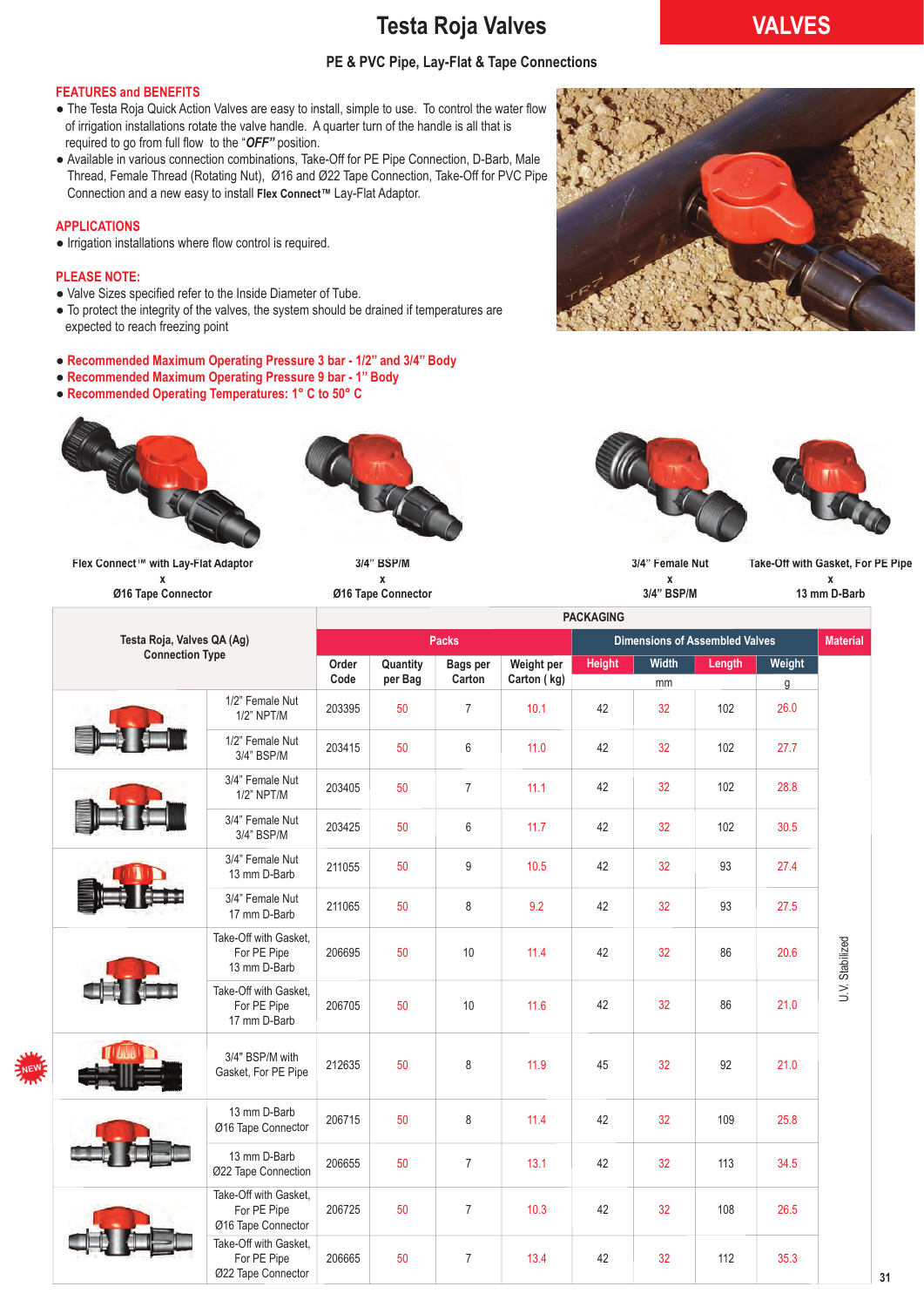## **VALVES**



**1/2" NPT/M x 21 mm D-Barb** 

## **Testa Roja Valves**

**PE & PVC Pipe, Lay-Flat & Tape Connections**





**Flex Connect™ with Lay-Flat Adaptor x Ø22 Tape Connector**

|                            |                                                                         | <b>PACKAGING</b> |                     |                           |                                       |                 |             |        |             |                 |
|----------------------------|-------------------------------------------------------------------------|------------------|---------------------|---------------------------|---------------------------------------|-----------------|-------------|--------|-------------|-----------------|
| Testa Roja, Valves QA (Ag) |                                                                         |                  |                     | <b>Packs</b>              | <b>Dimensions of Assembled Valves</b> | <b>Material</b> |             |        |             |                 |
| <b>Connection Type</b>     |                                                                         | Order<br>Code    | Quantity<br>per Bag | <b>Bags per</b><br>Carton | Weight per<br>Carton (kg)             | <b>Height</b>   | Width<br>mm | Length | Weight<br>g |                 |
|                            | 1/2" NPT/M<br>Ø16 Tape Connector                                        | 206735           | 50                  | $\overline{7}$            | 11.1                                  | 42              | 32          | 114    | 28.8        |                 |
|                            | 1/2" NPT/M<br>Ø22 Tape Connector                                        | 207155           | 50                  | 6                         | 12.2                                  | 42              | 30          | 118    | 37.3        |                 |
|                            | 3/4" BSP/M<br>Ø16 Tape Connector                                        | 206685           | 50                  | 6                         | 10.8                                  | 42              | 32          | 115    | 32.8        |                 |
|                            | 3/4" BSP/M<br>Ø22 Tape Connector                                        | 206985           | 50                  | 5                         | 8.3                                   | 42              | 30          | 119    | 29.4        |                 |
|                            | Take-Off x Ø16 Tape<br>Connector, For PVC Pipe<br>(Gasket Not Included) | 206745           | 50                  | $\overline{7}$            | 10.2                                  | 42              | 32          | 115    | 26.3        |                 |
|                            | Take-Off x Ø22 Tape<br>Connector, For PVC Pipe<br>(Gasket Not Included) | 206675           | 50                  | 6                         | 11.6                                  | 42              | 32          | 120    | 35.4        |                 |
|                            | Take-Off<br>13 mm D-Barb, For PVC<br>Pipe<br>(Gasket Not Included)      | 211935           | 50                  | $\overline{7}$            | <b>TBA</b>                            | 42              | 32          | 94     | 22.1        |                 |
|                            | Flex Connect™<br>with Lay-Flat Adaptor<br>Ø16 Tape Connector            | 206755           | 50                  | 5                         | 10.5                                  | 42              | 32          | 125    | 38.2        | U.V. Stabilized |
|                            | Flex Connect™<br>with Lay-Flat Adaptor<br>Ø22 Tape Connector            | 206795           | 50                  | 4                         | 10.9                                  | 42              | 32          | 130    | 49.5        |                 |
|                            | Flex Connect™<br>without Lay-Flat Adaptor<br>Ø16 Tape Connector         | 206645           | 50                  | 5                         | 10.5                                  | 44              | 32          | 111    | 29          |                 |
|                            | Flex Connect™<br>without Lay-Flat Adaptor<br>Ø22 Tape Connector         | 206975           | 50                  | 4                         | 10.9                                  | 47              | 32          | 116    | 40.3        |                 |
|                            | 13 mm D-Barb                                                            | 206885           | 50                  | 10                        | 11.5                                  | 42              | 32          | 89     | 20.8        |                 |
|                            | 17 mm D-Barb                                                            | 206895           | 50                  | $10$                      | 11.6                                  | 42              | 32          | 88     | 21.1        |                 |
|                            | 1/2" NPT/M                                                              | 206765           | 50                  | 8                         | $11.5$                                | 42              | 32          | 98     | 26.2        |                 |
|                            | 3/4" BSP/M                                                              | 206775           | 50                  | $\overline{7}$            | 11.0                                  | 42              | 32          | 99     | 28.5        |                 |
|                            | 1/2" NPT/M<br>13 mm D-Barb                                              | 206905           | 50                  | 9                         | 11.6                                  | 42              | 32          | 93     | 23.4        |                 |
|                            | 3/4" BSP/M<br>13 mm D-Barb                                              | 206915           | 50                  | 8                         | 11.6                                  | 42              | 32          | 93     | 26.5        |                 |
|                            | 1/2" NPT/M<br>17 mm D-Barb                                              | 206925           | 50                  | 9                         | 12.4                                  | 42              | 32          | 93     | 25.3        |                 |
|                            | 3/4" BSP/M<br>17 mm D-Barb                                              | 206935           | 50                  | $\overline{7}$            | 10.4                                  | 44              | 32          | 93     | 26.7        |                 |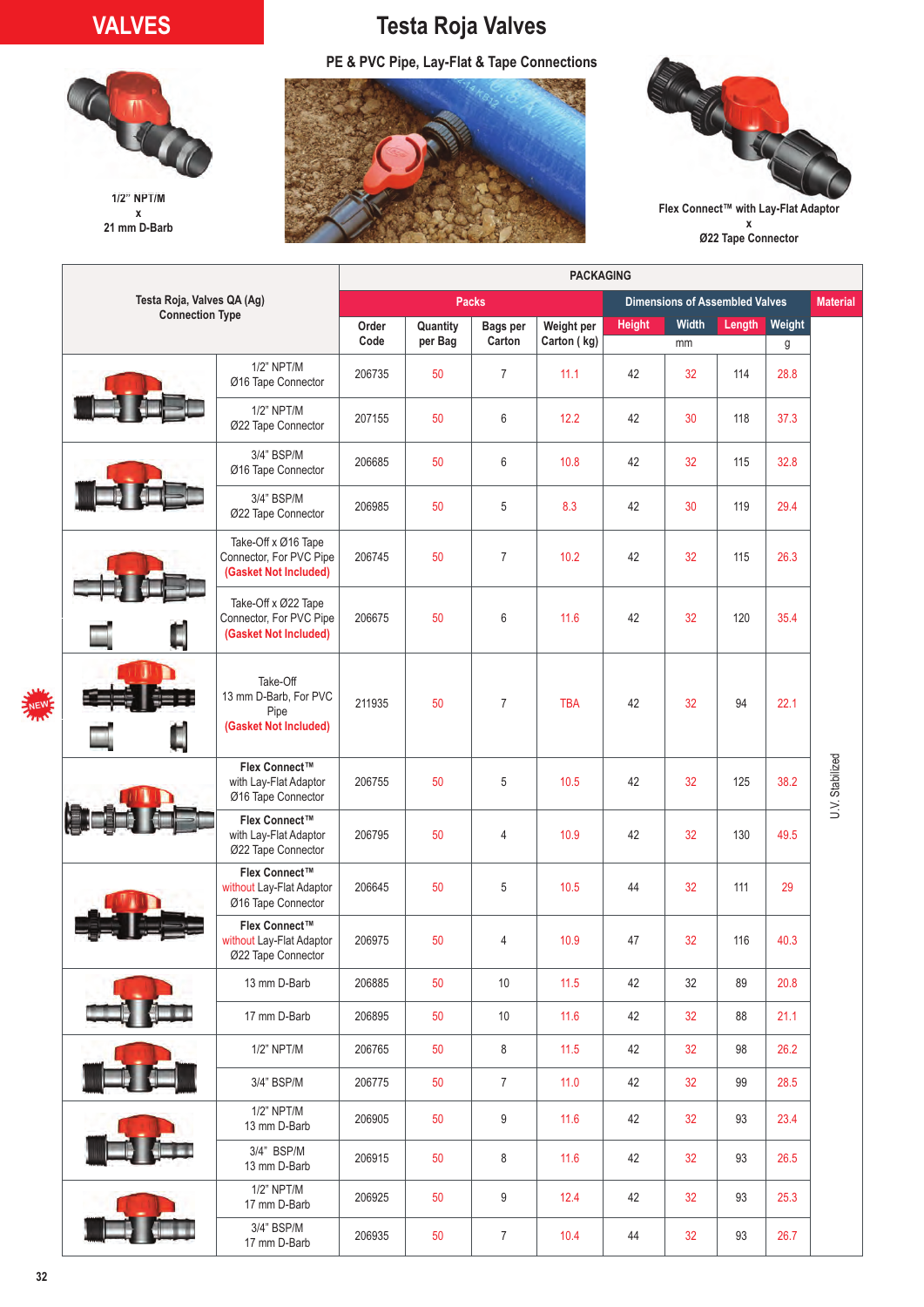# **Testa Roja Valves VALVES**

**PE & PVC Pipe, Lay-Flat & Tape Connections**

**33**





**x 13 mm D-Barb** 





**x Ø16 Tape Connector**

|  |                                                                 |                                                                           | <b>PACKAGING</b> |                |                 |                     |                                       |          |        |           |                 |  |
|--|-----------------------------------------------------------------|---------------------------------------------------------------------------|------------------|----------------|-----------------|---------------------|---------------------------------------|----------|--------|-----------|-----------------|--|
|  | Testa Roja, Valves QA (Ag)                                      |                                                                           |                  |                | <b>Packs</b>    |                     | <b>Dimensions of Assembled Valves</b> |          |        |           |                 |  |
|  | <b>Connection Type</b>                                          |                                                                           | Order            | Quantity       | <b>Bags per</b> | Weight per          | <b>Height</b>                         | Width    | Length | Weight    |                 |  |
|  |                                                                 | $1/2$ " NPT/M                                                             | Code<br>206945   | per Bag<br>50  | Carton<br>8     | Carton (kg)<br>11.7 | 42                                    | mm<br>32 | 103    | g<br>26.7 |                 |  |
|  |                                                                 | 21 mm D-Barb<br>3/4" BSP/M<br>21 mm D-Barb                                | 206955           | 50             | $\overline{7}$  | 10.6                | 44                                    | 32       | 103    | 27.4      |                 |  |
|  | 1/2" Female Nut<br>Ø16 Tape Connector                           | 207695                                                                    | 50               | 6              | 10.1            | 42                  | 32                                    | 117      | 30.5   |           |                 |  |
|  |                                                                 | 1/2" Female Nut<br>Ø22 Tape Connector                                     | 207705           | 50             | $6\,$           | 12.4                | 42                                    | 32       | 122    | 37.9      |                 |  |
|  |                                                                 | 3/4" Female Nut<br>Ø16 Tape Connector                                     | 207715           | 50             | $\,6\,$         | 10.9                | 44                                    | 32       | 118    | 33.2      |                 |  |
|  |                                                                 | 3/4" Female Nut<br>Ø22 Tape Connector                                     | 207725           | 50             | 5               | 11.1                | 44                                    | 32       | 123    | 40.7      |                 |  |
|  | 1/2" NPT/M<br>"Fast" Lock Ring,<br>16 mm Drip-Line<br>Connector | 209435                                                                    | 50               | $\overline{7}$ | 11.9            | 44                  | 32                                    | 112      | 31.2   |           |                 |  |
|  | 3/4" BSP/M<br>"Fast" Lock Ring,<br>16 mm Drip-Line<br>Connector | 209505                                                                    | 50               | $6\,$          | 11.2            | 44                  | 32                                    | 112      | 34     |           |                 |  |
|  |                                                                 | Take-Off with Gasket<br>"Fast" Lock Ring,<br>16 mm Drip-Line<br>Connector | 210265           | 50             | $\overline{7}$  | 10.3                | 44                                    | 32       | 108    | 26.5      | U.V. Stabilized |  |
|  |                                                                 | Take-Off, with Lock Nut,<br>For PE Pipe<br>Ø16 Tape Connector             | 207655           | 50             | 6               | 11.4                | 44                                    | 32       | 123    | 34.7      |                 |  |
|  |                                                                 | Ø16 Tape Connector                                                        | 203375           | 50             | 6               | 10.9                | 44                                    | 32       | 128    | 33.1      |                 |  |
|  |                                                                 | Ø22 Tape Connector                                                        | 203385           | 50             | 4               | 9.3                 | 47                                    | 33       | 138    | 48.0      |                 |  |
|  |                                                                 | Ø16 Tape "Fast" Loc                                                       | 206995           | 50             | $6\,$           | 9.3                 | 44                                    | 32       | 127    | 27.6      |                 |  |
|  | -25                                                             | Ø22 Tape "Fast" Loc                                                       | 211005           | 50             | 4               | 8.7                 | 47                                    | 32       | 130    | 38.6      |                 |  |
|  |                                                                 | Take-Off with Gasket,<br>For PE Pipe<br>Ø16 Tape "Fast" Loc               | 207495           | 50             | $\overline{7}$  | 10.2                | 43                                    | 32       | 106    | 36.2      |                 |  |
|  | Take-Off with Gasket,<br>For PE Pipe<br>Ø22 Tape "Fast" Loc     | 207505                                                                    | 50               | $\overline{7}$ | 12.0            | 46                  | 32                                    | 108      | 31.4   |           |                 |  |
|  |                                                                 | Flex Connect™<br>with Lay-Flat Adaptor<br>Ø16 Tape "Fast" Loc             | 207515           | 50             | 5               | 10.2                | 45                                    | 32       | 122    | 37.0      |                 |  |
|  |                                                                 | Flex Connect™<br>with Lay-Flat Adaptor<br>Ø22 Tape "Fast" Loc             | 207525           | 50             | 4               | 9.4                 | 46                                    | 32       | 124    | 42.2      |                 |  |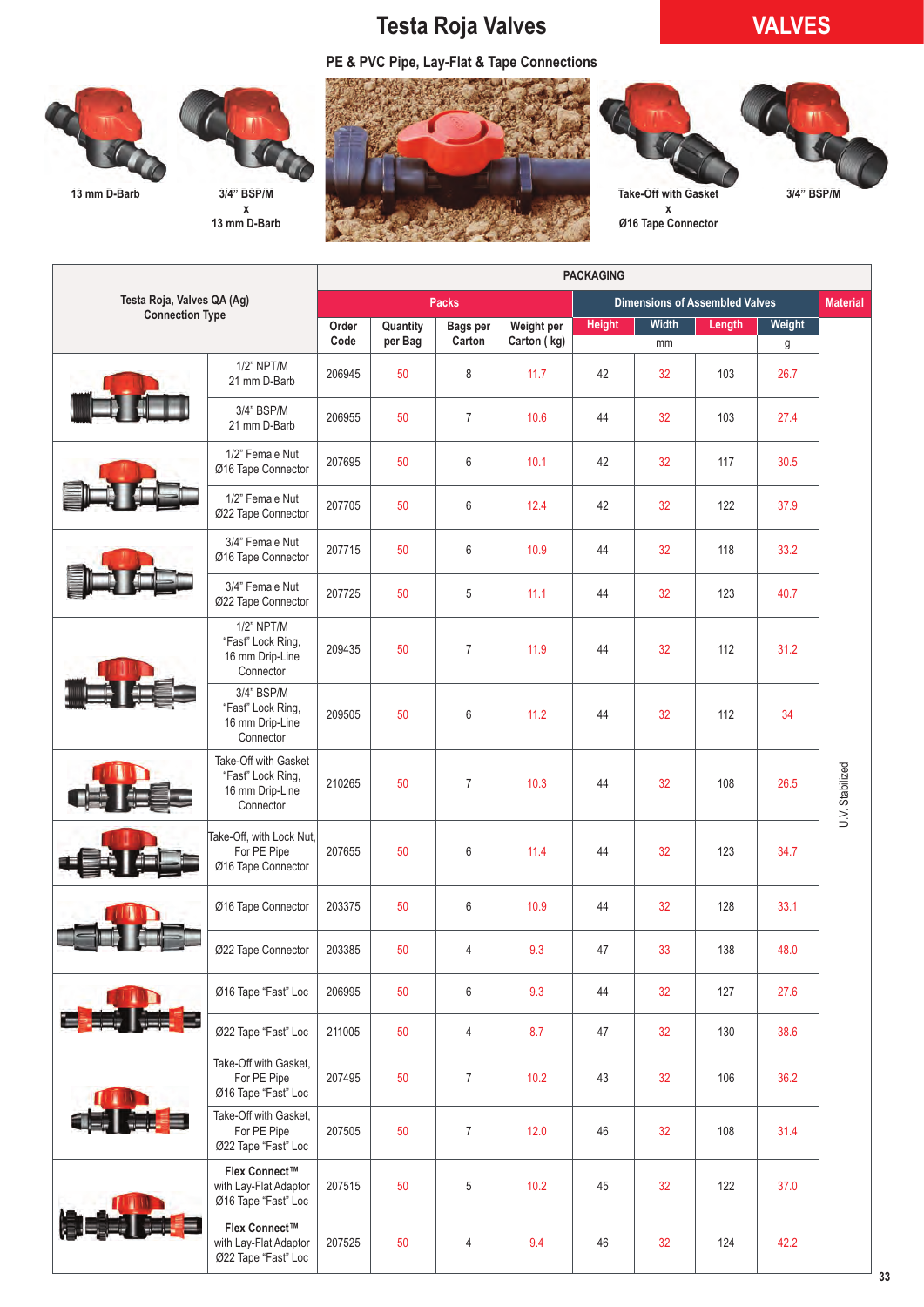## **VALVES Testa Roja Valves**

**Barb, Thread, Tape and Compression Connections**





1" Body, 25 mm D-Barb **Ø16 Tape "Fast Loc** 







**For PE Pipe x Ø16 Tape "Fast" Loc** 

**1" Body, 1" Female Thread x 25 mm D-Barb**

|    |                            |                                                                  | <b>PACKAGING</b> |               |                  |                    |               |                                       |                 |           |                 |  |
|----|----------------------------|------------------------------------------------------------------|------------------|---------------|------------------|--------------------|---------------|---------------------------------------|-----------------|-----------|-----------------|--|
|    | Testa Roja, Valves QA (Ag) |                                                                  |                  |               | <b>Packs</b>     |                    |               | <b>Dimensions of Assembled Valves</b> | <b>Material</b> |           |                 |  |
|    | <b>Connection Type</b>     |                                                                  | Order            | Quantity      | <b>Bags per</b>  | Weight per         | <b>Height</b> | Width                                 | Length          | Weight    |                 |  |
|    |                            | Flex Connect™<br>without Lay-Flat Adaptor<br>Ø16 Tape "Fast" Loc | Code<br>211305   | per Bag<br>50 | Carton<br>$6\,$  | Carton (kg)<br>8.4 | 45            | mm<br>32                              | 122             | g<br>24.6 |                 |  |
|    |                            | Flex Connect™<br>without Lay-Flat Adaptor<br>Ø22 Tape "Fast" Loc | 211355           | 50            | 5                | 9.4                | 46            | 32                                    | 124             | 29.8      |                 |  |
|    |                            | 3/4" Female Nut<br>Ø16 Tape "Fast" Loc                           | 207535           | 50            | $6\,$            | 10.3               | 48            | 32                                    | 117             | 30.95     |                 |  |
|    |                            | 3/4" Female Nut<br>Ø22 Tape "Fast" Loc                           | 207545           | 50            | 5                | 10.0               | 48            | 32                                    | 119             | 36.15     |                 |  |
|    |                            | 1/2" NPT/M<br>Ø16 Tape "Fast" Loc                                | 211285           | 50            | $\overline{7}$   | 10.7               | 43            | 32                                    | 112             | 27.7      |                 |  |
|    |                            | 1/2" NPT/M<br>Ø22 Tape "Fast" Loc                                | 211295           | 50            | $6\,$            | 10.6               | 46            | 32                                    | 114             | 32.10     |                 |  |
|    |                            | 250 Series Barb<br>Ø16 Tape Connector                            | 212385           | 50            | 8                | 11.4               | 44            | 32                                    | 99              | 25.9      |                 |  |
|    |                            | 250 Series Barb<br>Ø22 Tape Connector                            | 212405           | 50            | 6                | 11.0               | 47            | 32                                    | 104             | 33.4      | U.V. Stabilized |  |
|    |                            | 400 Series Barb<br>Ø16 Tape Connector                            | 211145           | 50            | 8                | 15.0               | 42            | 32                                    | 118             | 31.6      |                 |  |
|    |                            | 400 Series Barb<br>Ø22 Tape Connector                            | 211155           | 50            | 6                | 13.7               | 44            | 32                                    | 123             | 39.2      |                 |  |
|    |                            | 600 Series<br>Qwik Loc                                           | 212525           | 50            | 4                | 9.0                | 44            | 32                                    | 136             | 40.2      |                 |  |
|    |                            | 1" Body, 24 mm D-Barb                                            | 210092           | 10            | 8                | 9.5                | 79            | 60                                    | 145             | 106.5     |                 |  |
|    |                            | 1" Body, 25 mm D-Barb                                            | 208732           | 10            | 8                | 9.5                | 79            | 60                                    | 145             | 106.8     |                 |  |
|    |                            | 1" Body, 30 mm D-Barb                                            | 210102           | $10$          | 8                | 9.9                | 79            | 60                                    | 145             | 111.2     |                 |  |
|    |                            | 1" Body, 1" BSP/M<br>25 mm D-Barb                                | 208742           | 10            | $\overline{7}$   | 8.8                | 79            | 60                                    | 144             | 113.4     |                 |  |
|    |                            | 1" Body, 1" BSP/M                                                | 208762           | 10            | $\boldsymbol{7}$ | 9.4                | 79            | 60                                    | 153             | 121.6     |                 |  |
| 34 |                            |                                                                  |                  |               |                  |                    |               |                                       |                 |           |                 |  |